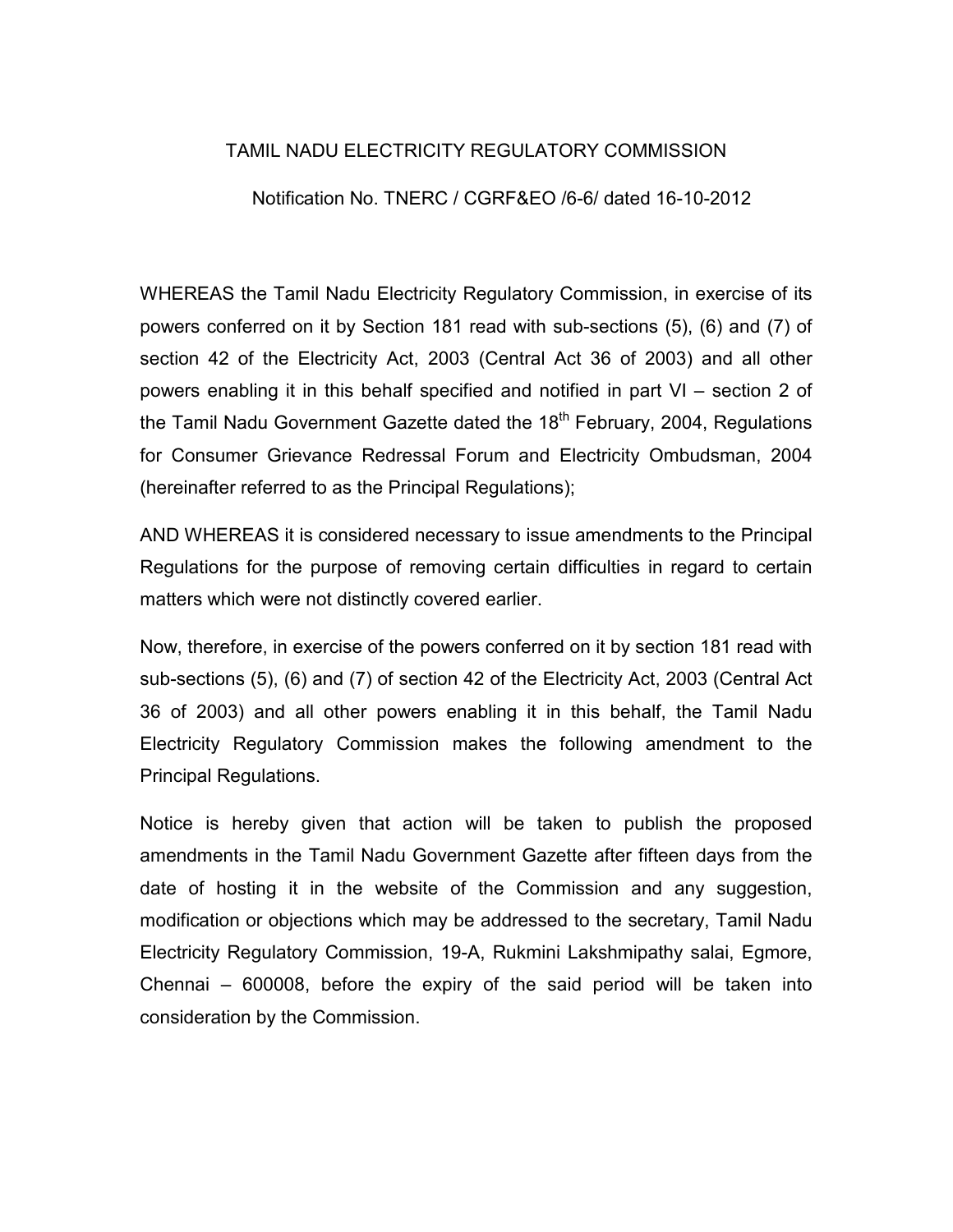### 1. Short Title and Commencement.-

(a) These Regulations may be called the Regulations for Consumer Grievance Redressal Forum and Electricity Ombudsman (Amendment) Regulations, 2012;

(b) They shall come into force on the date of their publication in the Tamil Nadu Government Gazette.

## 2. Amendment of Regulation 8.-

For regulation 8 of the Principal Regulations, the following shall be substituted, namely:-

 "8. Any consumer aggrieved by an order made by the Forum may prefer an appeal against such order to the Electricity Ombudsman within a period of 30 days from the date of the order, in the form as prescribed in Annexure  $II''$ 

## 3. Amendment of Regulation 17.-

# For Regulation 17(1) of the Principal Regulations, the following shall be substituted, namely:-

 $''(1)$  Any consumer, who is aggrieved on the order on the grievance or non-redressal of his grievances by forum constituted under section 42(5) of the Electricity Act 2003 by licensees relating to provide electricity supply, may himself or through his representative make a complaint to the Electricity Ombudsman in the form as in Annexure II. Complaints of common nature (which may be considered applicable to more than one forum) can be directly brought upto Electricity Ombudsman by a State level Consumer Association in the form as prescribed in Annexure II.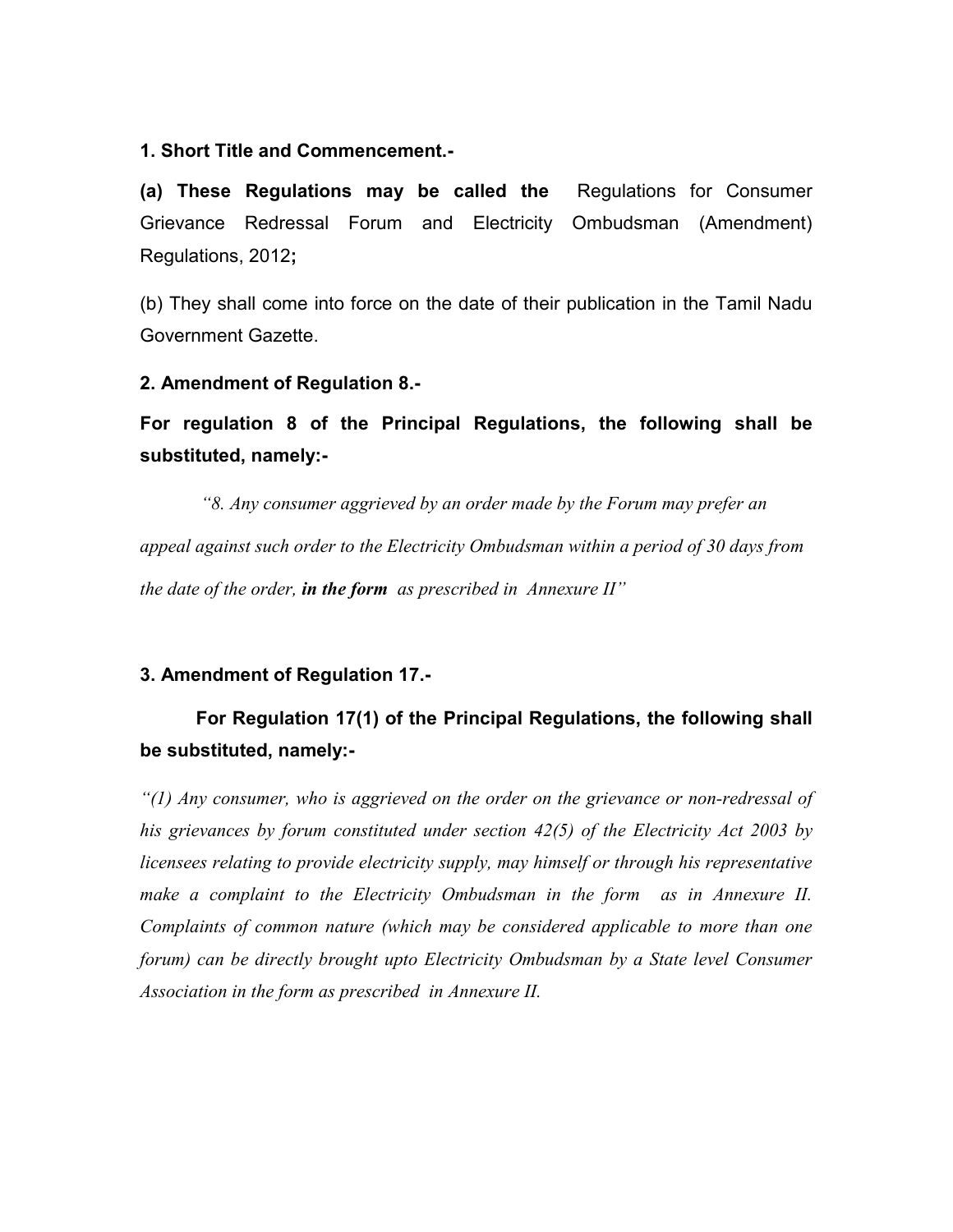"(2) The complaint shall be in writing duly signed by the complainant or his authorised representative as in the form as prescribed in Annexure II.

Note : The Licensees shall ensure that the address of the Electricity Ombudsman to whom the appeals could be made by the consumers against the order of the Forum are displayed in their premises. The Licensees shall also ensure that copies of these Regulations are made available to the consumers on payment of a cost, which shall not be more than the cost of printing or reproduction."

# (By order of the Tamil Nadu Electricity Regulatory commission)

 (S. Gunasekaran) **Secretary**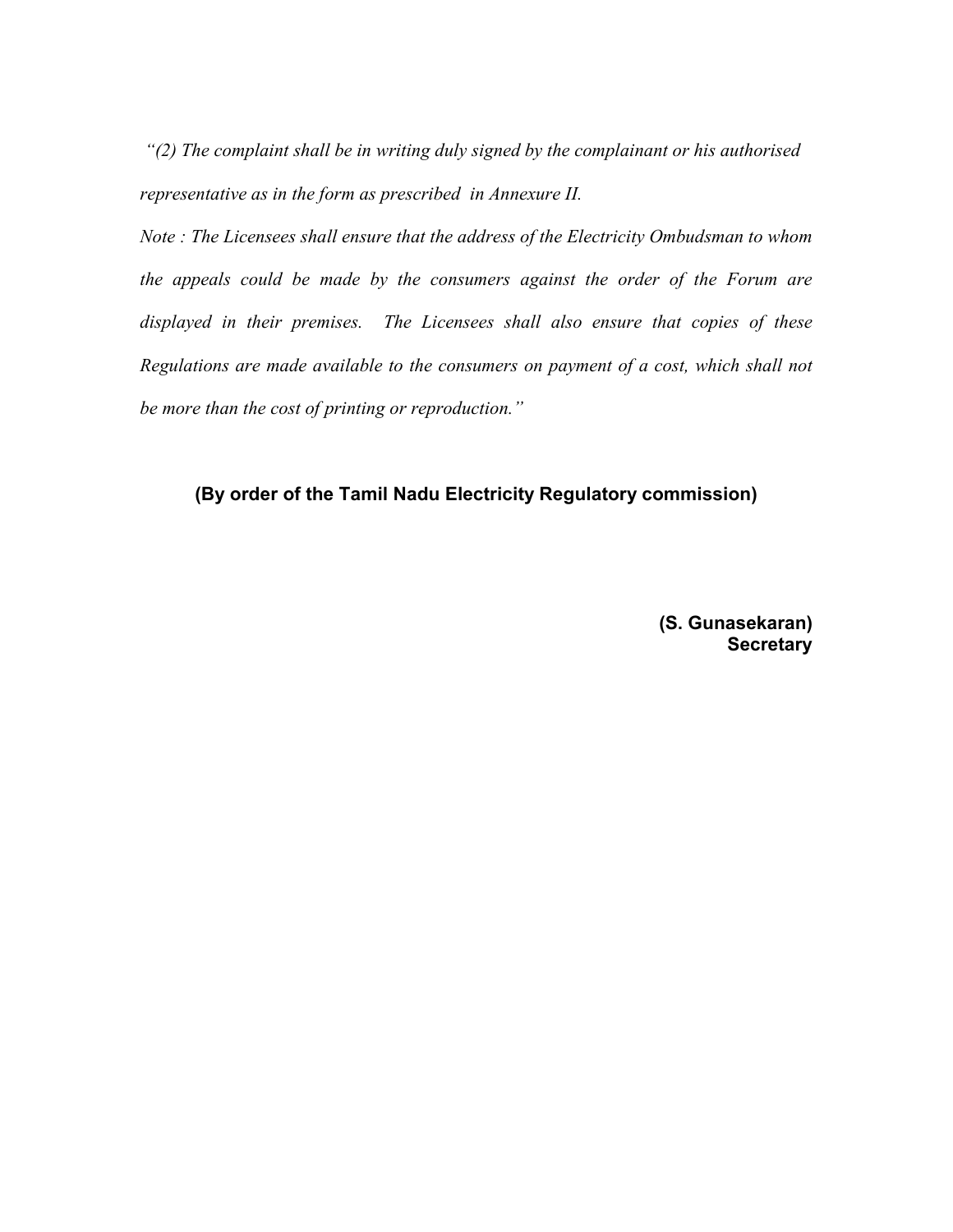# FORM FOR FILING COMPLAINT WITH ELECTRICITY OMBUDSMAN

| for office use:               |                |  |  |
|-------------------------------|----------------|--|--|
| <b>Appeal Petition Number</b> | ۰              |  |  |
| Date of receipt               | $\blacksquare$ |  |  |
| Signature of E.O.             | ۰<br>۰         |  |  |

#### I. Consumer Details :

| (a) Name of the Consumer |  |
|--------------------------|--|
| (b) Postal address       |  |

- (c) Consumer Account No :
- (d) Address /Location of the Service connection :
- (e) Consumer Category (i) HT/LT/ (ii) Domestic/ Comml/ Industry/Agri/others :
- (f) Phone No :
- (g) Fax No. :
- (h) Email (if any) :

#### II. Details of the Licensee against whom complaint is made:

- (a) Name of the Circle & address :
- (b) Name of the Division & address :
- (c) Name of the Sub-Division & address :
- (d) Name of section & address :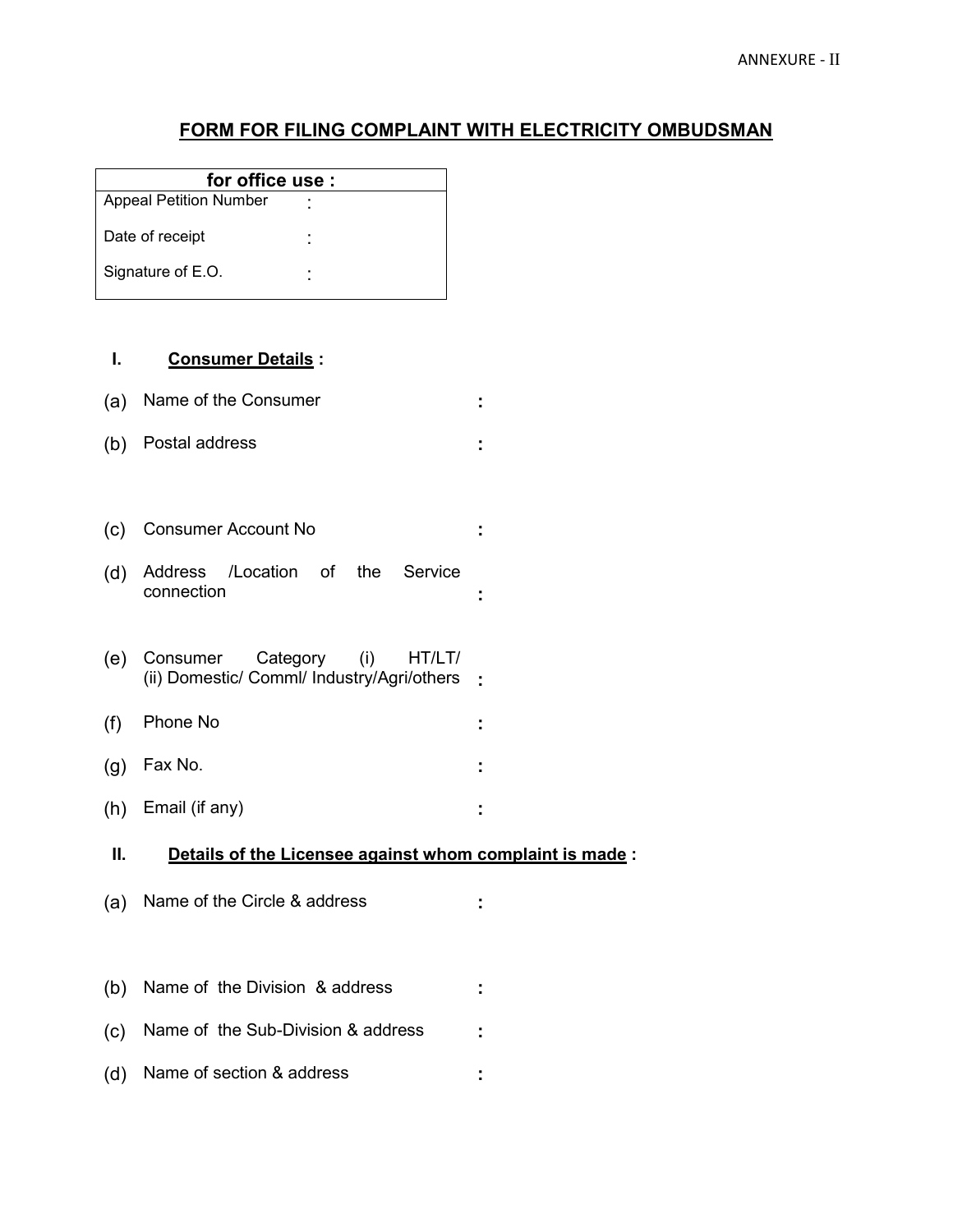- (a) Name : (b) Address : (c) Phone No. : (d) Fax No. : IV. Date of Submission of Grievance to the CGRF : V. Brief Description of Complaint made to the CGRF (Details may be annexed separately Copy of complaint sent to the CGRF shall be attached along with enclosures) : VI. Whether the consumer has received final orders from the CGRF (a) If yes, attach a copy of the orders of CGRF : the state of the state of the state of the state of the state of the state of the state of the state of the state of the state of the state of the state of the state of the state of the state of the state of the sta (b) If no, whether 2 months have since passed without any reply from the CGRF : VII. Explain how the relief ordered by the CGR Forum does not meet the justice demanded in the complaint  $\cdot$ VIII. Relief sought from the Electricity Ombudsman (Details may be annexed separately) and the separately of the separately  $\cdot$ IX. Additional information/points if any in support of the relief sought from the Electricity Ombudsman (Enclose documentary evidence also if any) X. Quote specific reference to Electricity Act licensee conditions & regulations,<br>code, standards, directions & standards, directions & instructions issued by TNERC if any. .
- XI. In case of any order of the CGRF to pay some amount, whether 25 % of the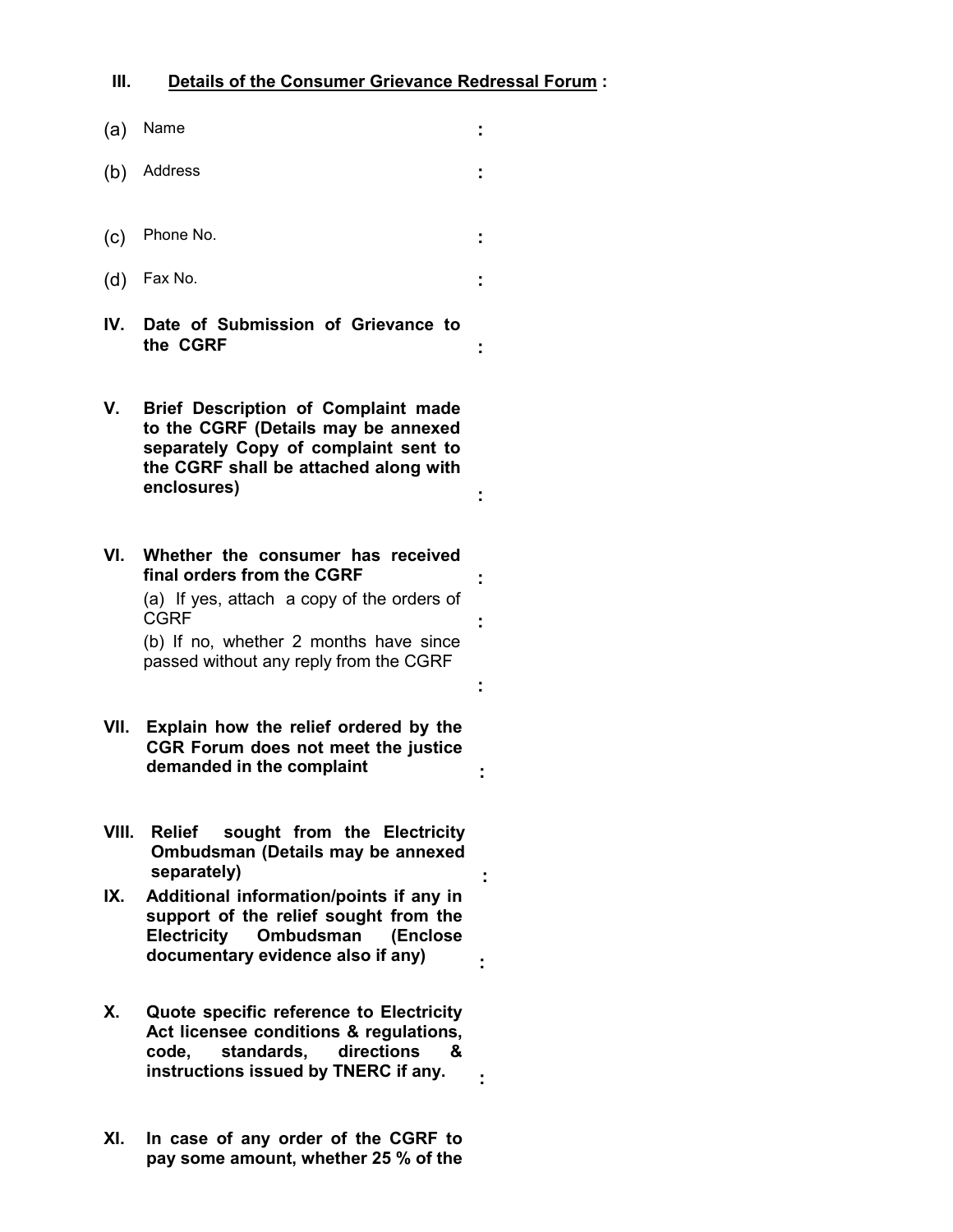amount as ordered by the forum has been deposited in the manner prescribed (attach copies of receipt issued by competent authority

- XII. Whether the appeal has been made within 30 days from the date of order  $\cdot$
- XIII. If not state the reasons for the delay :

# **DECLARATION**

:

- (a) I/We the Consumer/s herein solemnly declare that and separately state as follows.
- (i) The information furnished herein above is true and correct
- (ii) have not concealed or misrepresented any fact stated in herein above and the documents submitted herewith are true copies of the original documents
- (b) Strike out the following which are inapplicable.
	- (i) That I /We made a written representation to the Forum of the licensee named in the complaint before filing this appeal.
	- (ii) The forum rejected the complaint.
	- (iii) I/We have not received any reply for 2 months.

Note: This is not applicable to complaints of common nature described under clause 17.

- (c) The subject matter of my/our representation has not been settled through the office of the Electricity Ombudsman in any previous proceedings. Whether received from me/ us or along with one or more complaints or anyone or more of the parties concerned with the subject matter.
- (d) The subject matter of the present representation does not pertain to the same subject matter for which any proceedings before any court is pending or decree or award or a final order has been passed by any competent court.

| Place | (Respondent                       |
|-------|-----------------------------------|
| Date  | Name of the Consumer / Authorised |
|       | representative)                   |